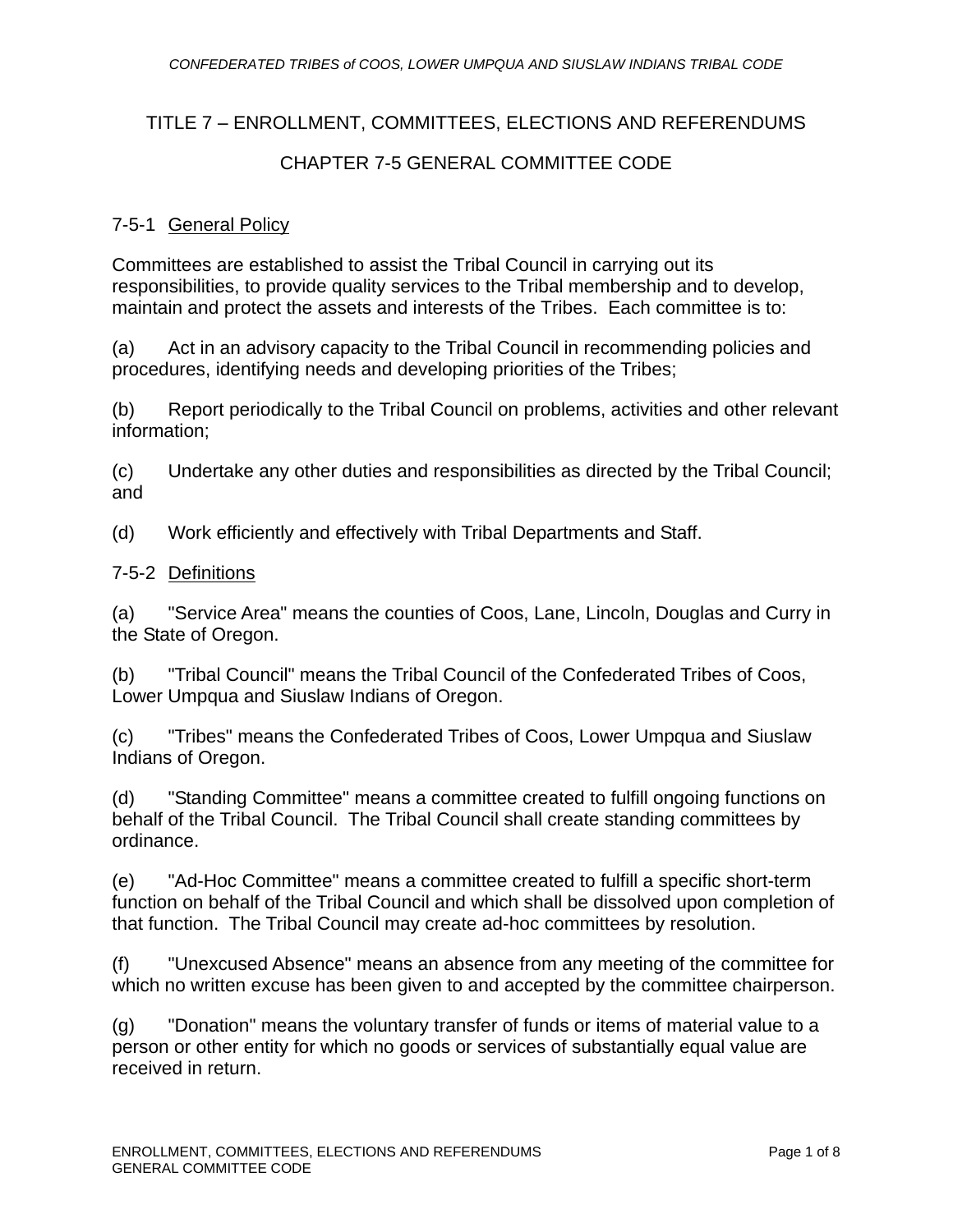# 7-5-3 Authority

The Tribal Council may establish standing and ad-hoc committees pursuant to CLUSI Const. Art. I, Section 1 and Art. VI, Section 2. All committees established pursuant to this Code are advisory to and shall be accountable to the Tribal Council.

#### 7-5-4 Committee Names

The Tribal Council shall designate a committee name for each committee established pursuant to this Code. All committees must indicate association with the Tribes by including "The Confederated Tribes of Coos, Lower Umpqua and Siuslaw Indians of Oregon" in the committee name.

## 7-5-5 Membership

(a) Each committee shall be composed of five (5) committee members appointed by the Tribal Council. Committee members are appointed by the Tribal Council at its discretion. The Tribal Council may remove any committee member at any time at its discretion, without cause or prior notice.

(b) Tribal members may apply for committee membership by filling out a Letter of Interest form and providing it to the Chief Executive Officer. Committee Letter of Interest forms will be kept on file for one (1) year from the date of submission.

(c) Terms of service and committee membership

(1) Committee members serve a term of 4 years, running from January 1 to December 31. At the discretion of the Tribal Council, committee members may continue to serve after the expiration of their term until the member's position has been filled.

(2) Upon the enactment of this Ordinance, the terms of incumbent committee members will be staggered as follows: The most senior member of the committee will serve a term of 1 year ending on December 31, 2012. The next most senior member of the committee will serve a term of 2 years ending on December 31, 2013. The next two most senior members of the committee will serve terms 3 years ending on December 31, 2014. The least senior member of the committee will serve a term of 4 years ending on December 31, 2015.

(3) Committee members must apply for reappointment to a committee. Committee members may not serve more than two consecutive terms on any committee, unless the Tribal Council concludes that circumstances warrant appointing a member for additional consecutive terms.

(4) Committee members may not serve on more than three committees at a time.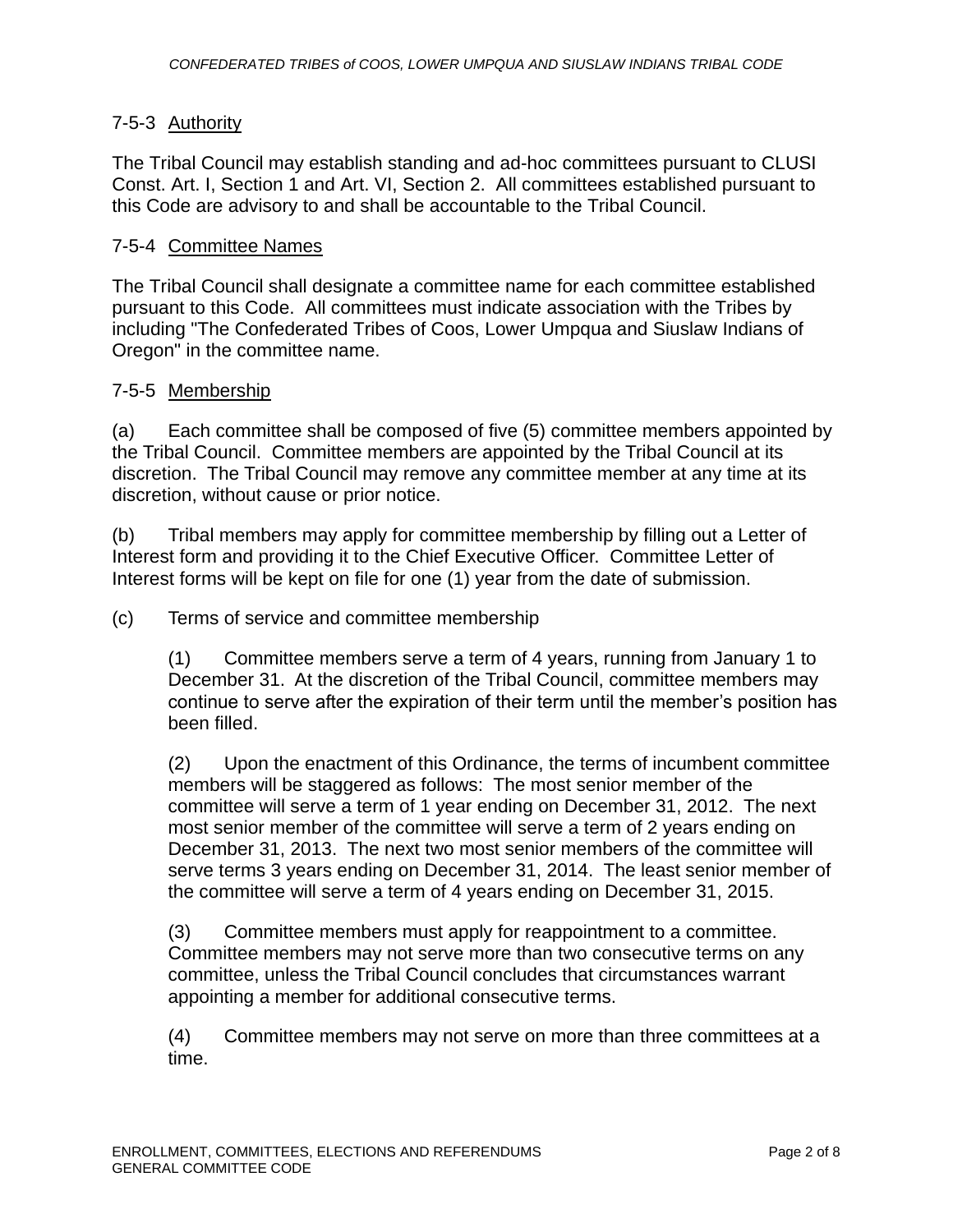(5) Tribal Council members may serve on committees but may not serve as Chair unless the Tribal Council specifically determines that having a Tribal Council member serve as Chair of a committee is necessary and appropriate in the circumstances. Subsections (3) and (4) above do not apply to members of Tribal Council.

(6) At the conclusion of a committee member's service for whatever reason, the committee member shall deliver to the committee chairperson all documents or other items in the committee member's possession which were obtained in connection with the committee service.

#### (d) Qualifications of membership

In appointing committee members, the Tribal Council may consider the following criteria, in addition to any other criteria the Tribal Council deems relevant: Whether the applicant

- (1) Is an enrolled Tribal member;
- (2) Demonstrates skills and ability relevant to the committee's work;
- (3) Possesses relevant education, training, or work experience;
- (4) Represents a particular constituency of the Tribes;

(5) Brings perspective or experience that will contribute to the work of the committee;

(6) Demonstrates commitment to the committee's work through regular attendance at meetings and active participation; and

(7) If a background check is required under CLUSITC 9-6-7, is determined to be suitable for the position using the standards in CLUSITC 9-6-6.

#### (e) Attendance

Committee members shall attend all committee meetings unless they give reasonable written or verbal notice of the absence to the committee chairperson prior to the meeting. More than three unexcused absences may be grounds for removal.

(f) Committee members must sign a confidentiality statement in the form provided by the Tribes before they may take the oath of office.

#### 7-5-6 Oath of Office

Committee members shall assume their duties and obligations under this Code upon written appointment by the Tribal Council. At the next scheduled Tribal Council meeting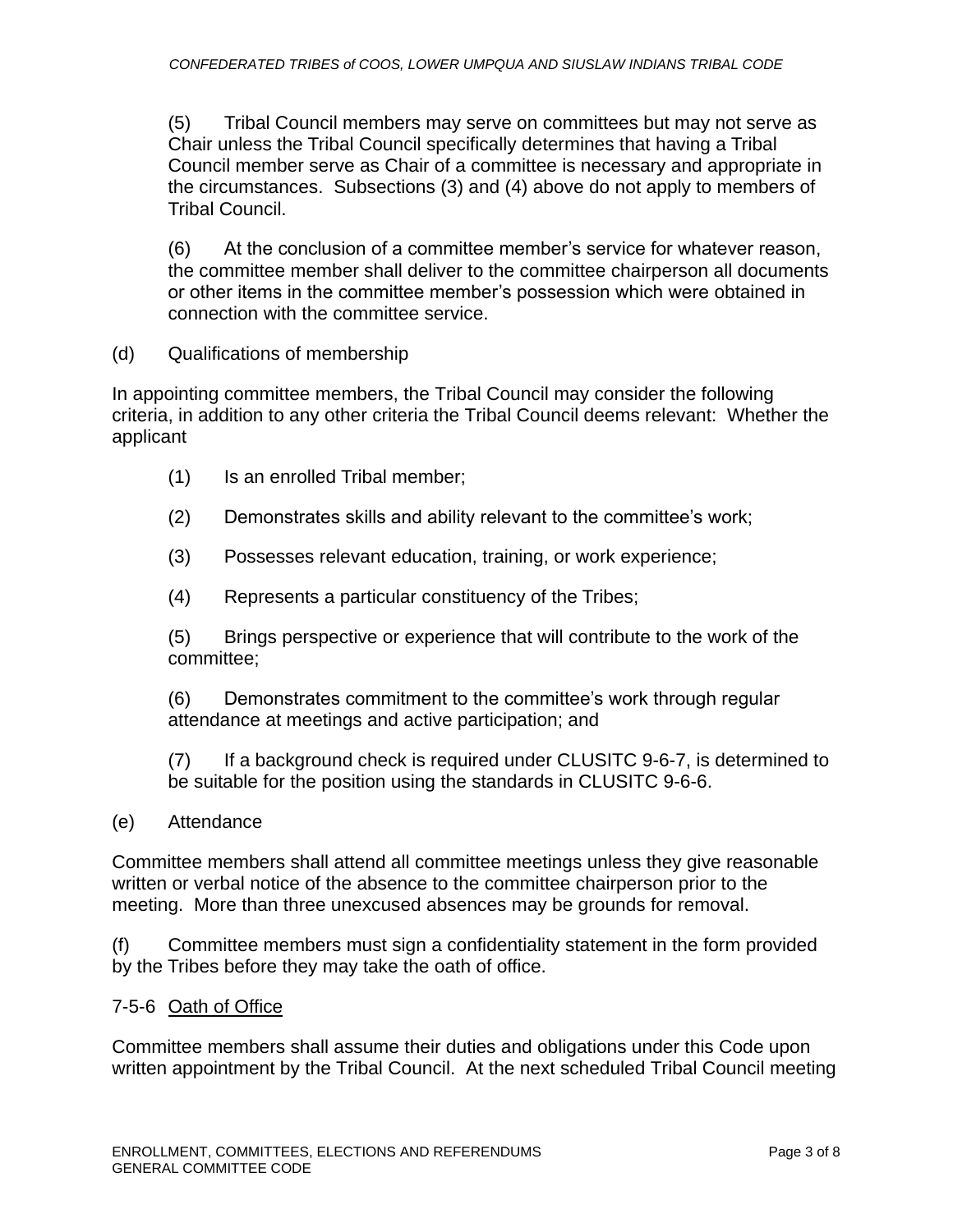following the written appointment, the Tribal Chief shall administer a Ceremonial Oath of Office to each committee member. The Oath shall be as follows:

> "I (name), do solemnly swear that I will uphold the Constitution and laws of the Confederated Tribes of Coos, Lower Umpqua and Siuslaw Indians of Oregon, that I will serve the Tribes to the best of my ability, that I will work for the entire membership of the Tribes, that I will carry out the directions of the Tribal Council, and that I will declare when a conflict of interest could affect the performance of my duties on behalf of the Tribes."

# 7-5-7 Vacancies

(a) Any vacancy shall be filled by appointment by the Tribal Council for the duration for the unexpired term.

(b) Vacancies occur upon expiration of a committee member's term, or when a committee member resigns for any reason, is removed or has unexcused absences from three (3) consecutive meetings.

## 7-5-8 Voting

(a) Each committee member shall have one (1) vote on each matter. Committees may utilize the assistance of non-Tribal member resources. Individuals serving in a resource capacity shall not vote.

(b) Committee members must be present to vote. No proxies will be permitted. A committee member attending by telephone, video, internet connection or other means of live communication is considered present at the meeting.

#### 7-5-9 Quorum

A majority of the committee members must be present to constitute a quorum. A committee member attending by telephone, video, internet connection, or other means of live communication is considered present at the meeting. Committee action is valid only when a quorum exists.

#### 7-5-10Conflicts of Interest

Committee members will adhere to the same conflicts of interest policies as are applicable to the Tribal Council.

#### 7-5-11Appointment of Officers

Each committee shall elect a Chairperson and Vice-Chairperson annually.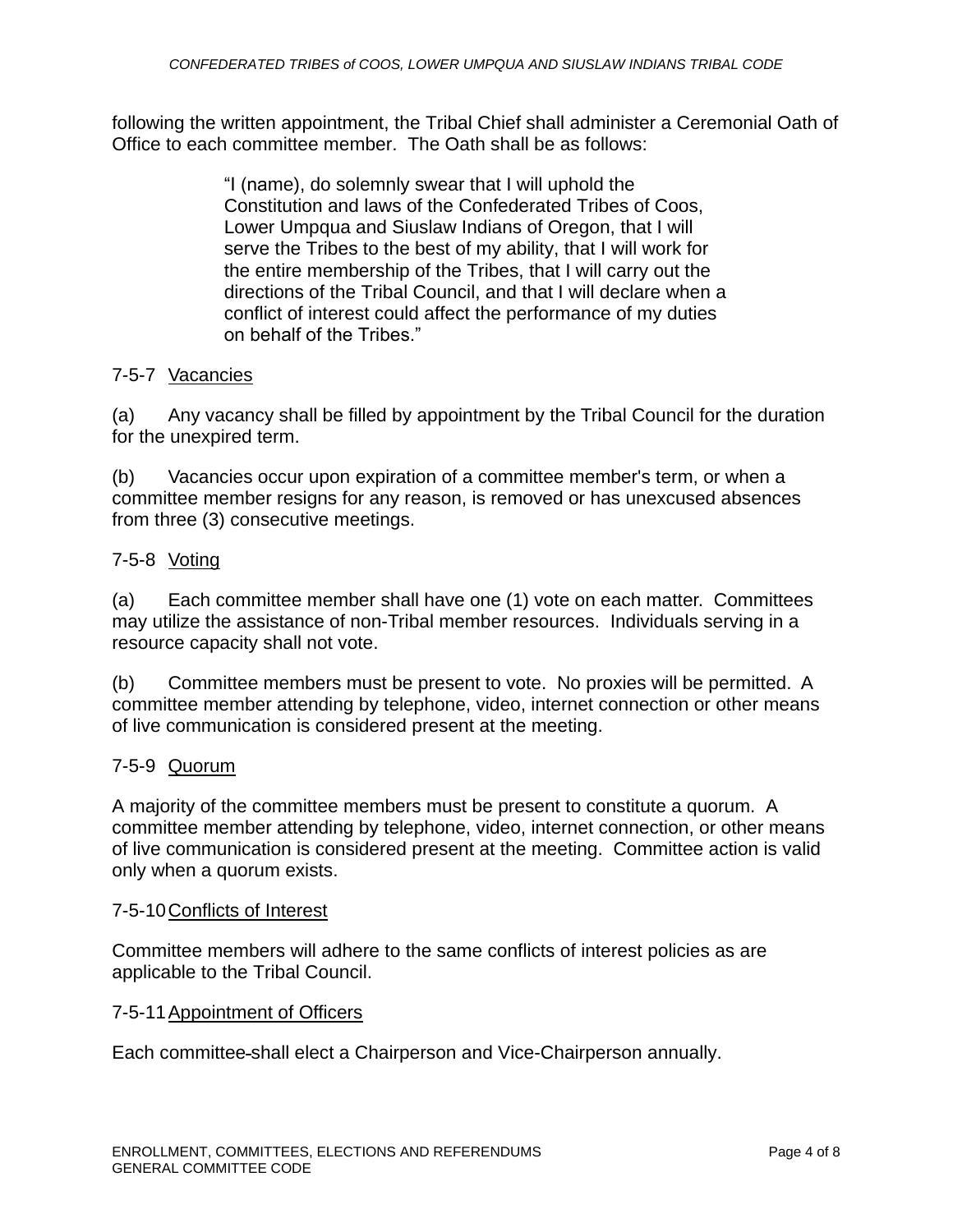## 7-5-12Duties of Officers and Committee Staff

- (a) The Chairperson shall:
	- (1) Issue notices of committee meetings;
	- (2) Preside at all committee meetings; and
	- (3) Make reports to the Tribal Council and General Council as appropriate.
- (b) The Vice-Chairperson shall:
	- (1) Act as presiding officer in the Chairperson's absence.

(c) The appropriate staff member, or if staff is not provided to the committee, a committee member designated by the Chairperson, shall:

- (1) Keep minutes of all regular and special meetings;
- (2) Maintain all official records of the committee;
- (3) Take attendance at meetings;

(4) Provide typed copies of meeting minutes to the Tribal Council Chairperson for distribution to the Tribal Council members;

(5) Answer all correspondence for the committee;

(6) Draft updates of committee business each month for publication in the tribal newsletter; and

(7) Keep an accurate financial statement;

#### 7-5-13Meetings

(a) All meetings shall be open to the General Council, unless the committee, by motion, enters executive session when dealing with confidential or sensitive information or documents. Notwithstanding, meetings of the Enrollment Committee and the Child Protection Team are closed to the public. The committee may invite guests to attend meetings.

(b) All regular and special meetings require 24 hours' prior notice, which shall be posted in a conspicuous place at the Tribal Administration Office. Notice shall include the date, time, place and purpose of the meeting. Meetings shall be scheduled at times and locations which allow Tribal members affected by or particularly interested in the work of the committee to attend.

(c) Each committee shall meet monthly, on dates set by the committee.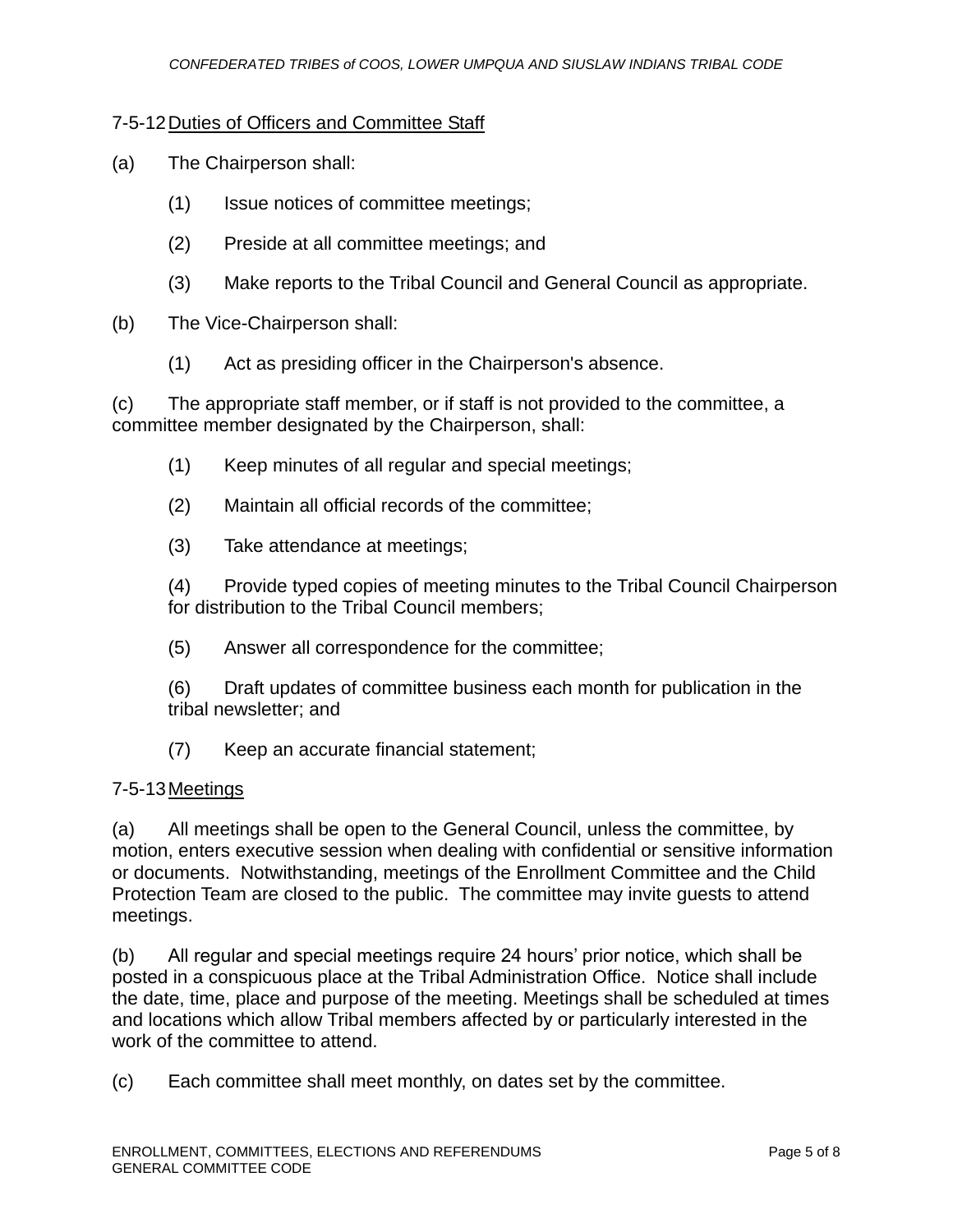(d) Special meetings may be called by the Chairperson or Vice-Chairperson, or at the request of three committee members.

#### 7-5-14Volunteer Service

(a) Committee members are not paid for their committee service. Committee participation is a voluntary contribution to the Tribes.

(b) Committee members may be entitled to reimbursement for travel and per-diem payments specified by Tribal policy.

#### 7-5-15Consistency with Other Codes

The provisions in this Chapter apply to all committees, except that where an applicable and specific Code provision differs from the provisions of this Chapter of the Code, the specific Code section shall govern.

#### 7-5-16Sovereign Immunity

Nothing in this Code shall be construed to have waived the sovereign immunity of the Tribes, any tribal entity, department or program, or any tribal official or employee, except as specifically and explicitly described herein.

#### 7-5-17Severability

If a court of competent jurisdiction finds any provision of this code to be invalid or illegal under applicable federal or Tribal law, such provision shall be severed from this code and the remainder of this code shall remain in full force and effect.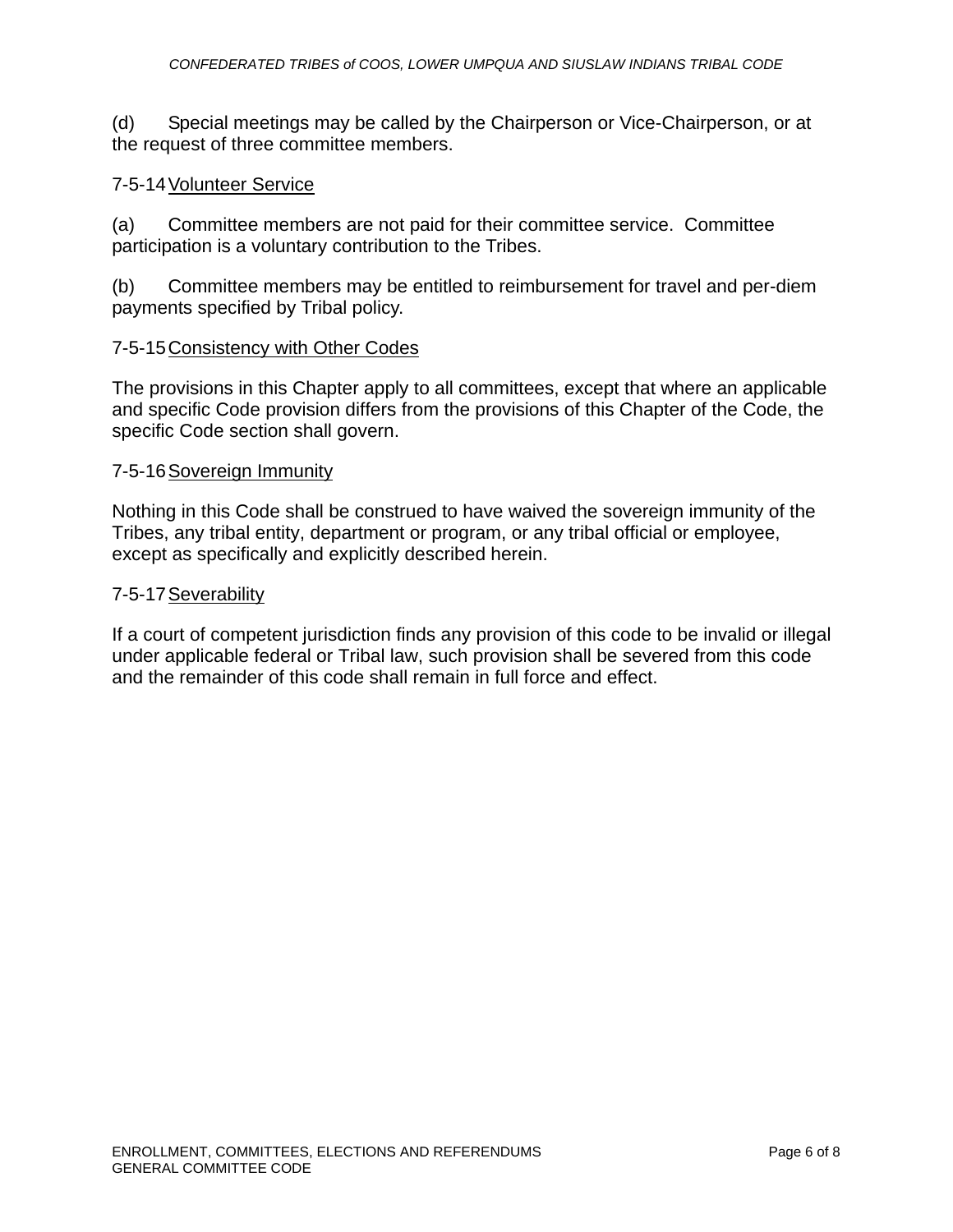# APPENDIX A

# LEGISLATIVE HISTORY AND EDITORIAL CHANGES